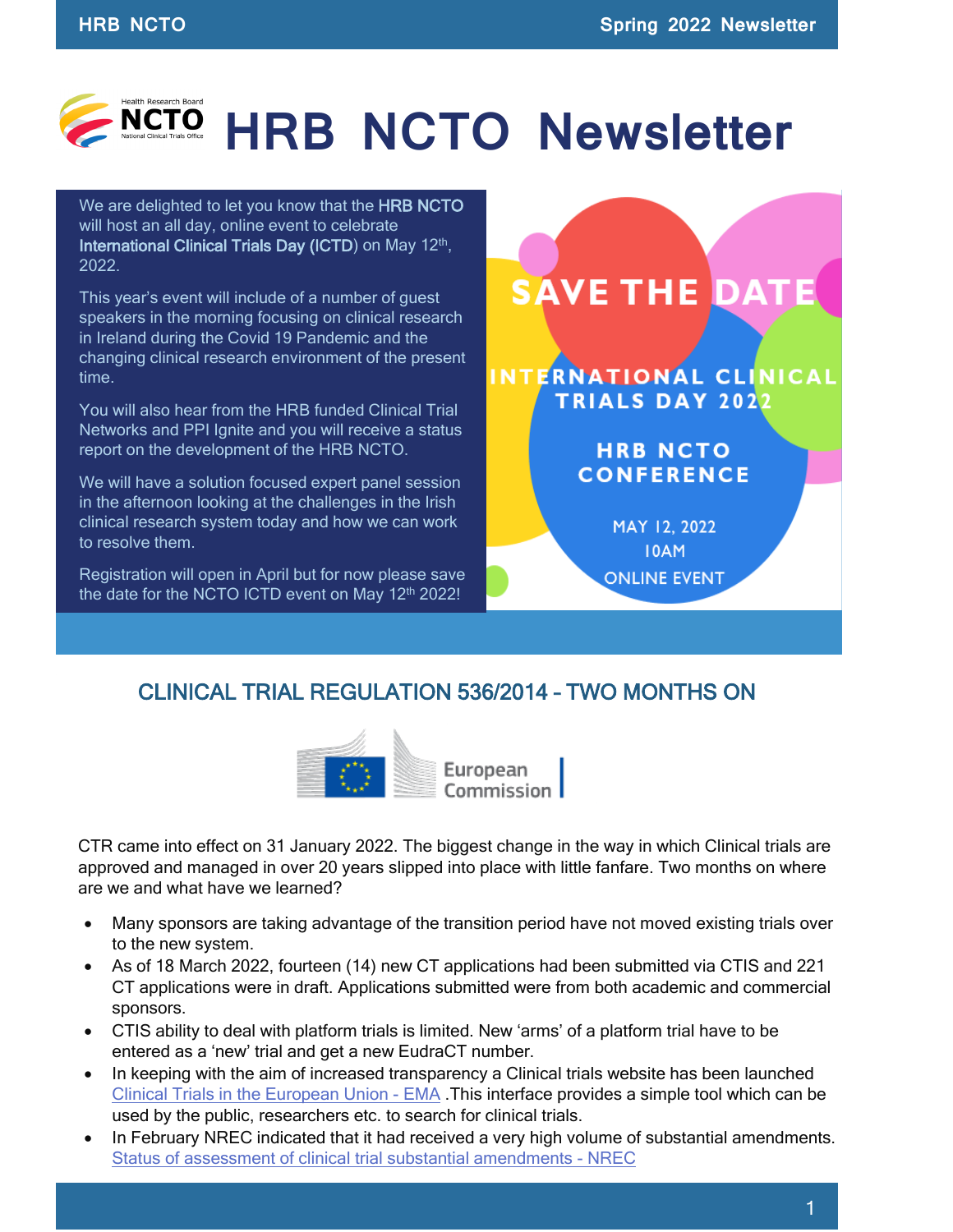- Changes to consenting require new processes and training at site including:
	- o Registered nurses can take consent if they have appropriate training and experience.
	- o Extension of the definition of Legally designated representative
	- o Simplified consent for Cluster trials

USEFUL SOURCES OF INFORMATION AND GUIDANCE

- HPRA have published an excellent [guide-to-clinical-trials-conducted-under-the-ctr-in-ireland.pdf \(hpra.ie\)](https://www.hpra.ie/docs/default-source/publications-forms/guidance-documents/guide-to-clinical-trials-conducted-under-the-ctr-in-ireland.pdf?sfvrsn=10)
- 'CTR Clinical Trial Protocol Template' is available to non-commercial sponsors on request by email to [ctreg@hpra.ie](mailto:ctreg@hpra.ie)
- EMA will offer virtual 'walk-in clinics' where CTIS experts give practical advice to sponsors about CTIS functionality. First clinic on 28 March 2022 at 16:00 CET.
- [Clinical Trials Information System \(CTIS\): online modular training programme | European Medicines](https://www.ema.europa.eu/en/human-regulatory/research-development/clinical-trials/clinical-trials-information-system-ctis-online-modular-training-programme)  [Agency \(europa.eu\)](https://www.ema.europa.eu/en/human-regulatory/research-development/clinical-trials/clinical-trials-information-system-ctis-online-modular-training-programme)

## SPOTLIGHT ON

## HRB PRIMARY CARE CLINICAL TRIAL NETWORK IRELAND



Pictured: Members of the Primary Care CTNI core team and Primary care PPI group, with PPI Ignite @NUI Galway members and other invited guests at the 5<sup>th</sup> Annual PPI In Research Conference, 2019. Register for this year's conference on the 27<sup>th</sup> April at [bit.ly/34a9kfY](https://t.co/Dtf1NRuile)